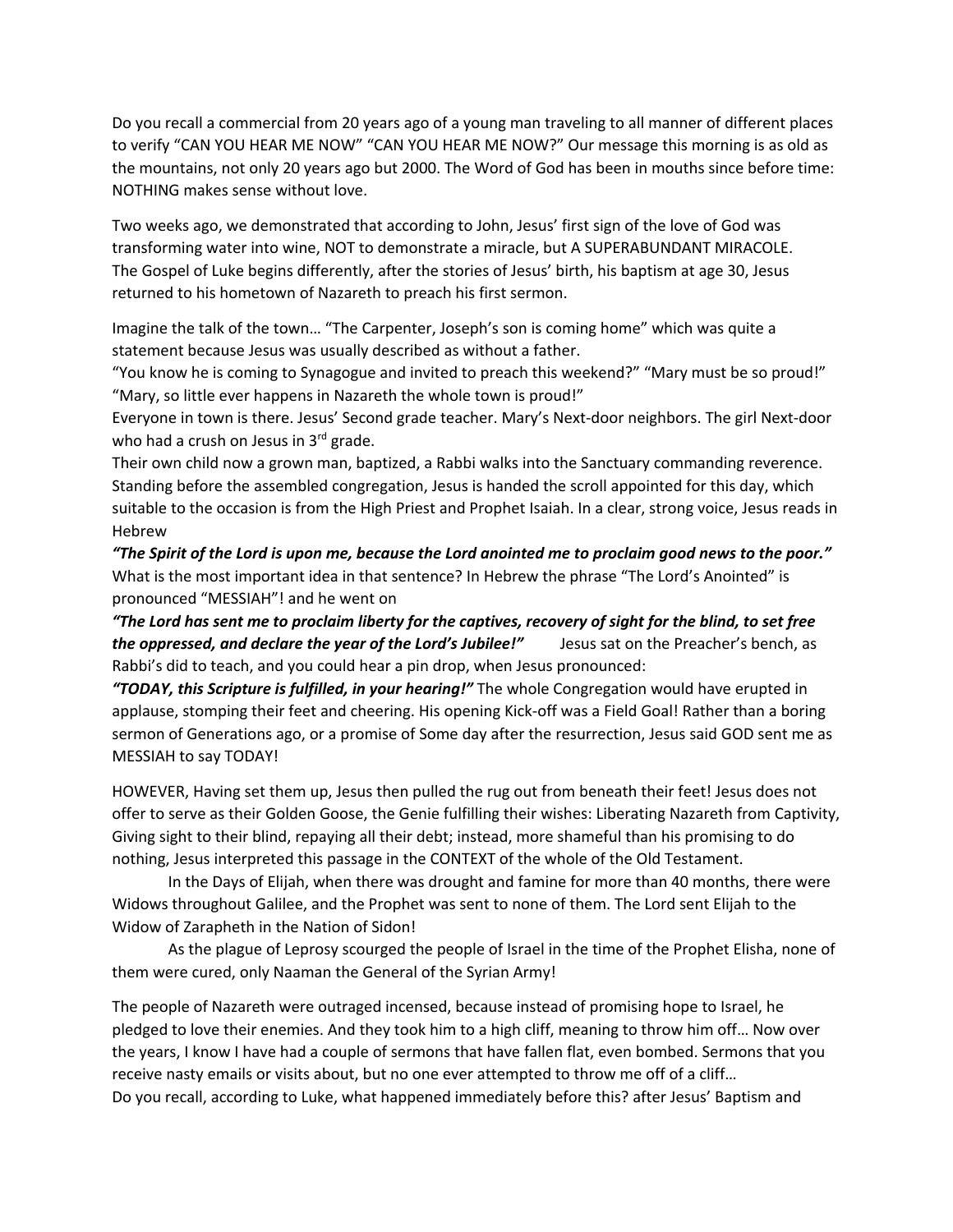before his sermon? Among the temptations, the Devil ordered Jesus to change stones into bread to satisfy the people; The Devil took him to the top of the Temple at Jerusalem inviting Jesus to throw himself off because God's angels would protect him; The Devil took Jesus to a high mountain, showing him all the kingdoms of the earth as an inheritance… How similar this seems to the people not getting what they want, so attempting to throw Jesus off a High Cliff no longer in a spiritual vision but before his own home town, but Jesus walked away.

Speaking with Itinerating Missionaries David and Pam last Sunday, we discovered we both had each gone from Milwaukee to what was then the Soviet Union in the 1980s. For me, to learn firsthand about the existing Church which had been underground for 70 years: for him to evangelize people there to convert to Western Christianity. However, both of us agreed, we had not gone to the Soviet Union to adopt Communism or to befriend Russians, Russians had been an United States enemy throughout the Cold War.

I wish David had used his presentation at the Sunday Afternoon Openhouse on Sunday morning, because rather than emphasizing conversion of Muslims to Christianity, what he described were the number of high ranking officials and Military, to whom he has ministered as Undisclosed Christians. Since the late 1980s, the Berlin Wall has come down, Soviet-block nations have been dispersed, and more recently there are fears over what Russia will do to Ukraine. What do we say to enemies? Is it different from those we love?

In his poem "Mending Wall" sometimes called "Good Fences Make Good Neighbors" Robert Frost describes how many of us put up walls both to keep others out and keep our stuff protected, describing "The fruit of my trees, are never going to come into your yard to steal your pine cones! So why do we need a wall?" He questions whether God, Nature, the Holy Spirit does not like walls, eroding the labor of our building walls. So possibly to question: If Good fences really do make good neighbors, or maybe If good neighbors need no fences or walls…

As a student of Human Conflict, I have been intrigued, because at the close of the 20<sup>th</sup> Century, it seemed as though we in North America had outlasted the concept of enemies, we are the last of the Super-powers, with a strong market economy. Yet over the last two decades our unwillingness to listen has made enemies of one another, has built barriers of silence between us.

Instead of our beginning point being that conflict is neither good or bad / we just disagree; in the world today we live in constant competition: for driving, for parking, for who will be first in line at CVS, for groceries and distilled water before it all runs out, which quickly escalates into anger. Who will have to die, what will need to happen, for us to listen to the word we already know, for us to care about the blindness and captivity of others?

If you have ever gone to a wedding, you have probably heard this passage from Corinthians. In the Comedy "Wedding Crashers" one turns to his neighbor whispering "I bet you \$20 the reading is  $1<sup>st</sup>$ Corinthians. I have officiated at enough weddings, I can quote Paul without the script. Yet, it was not written for weddings at all, Paul was writing to a Christian Church community much like us. At one point I used a King James Version for a wedding, and discovered that instead of the word "love" they had translated Paul's intent as "Compassion" so I looked for the root word Paul had used, and it was "WOMB" which was surprising, until we recognize that LOVE, having COMPASSION for others "Gives Birth" to what otherwise never would have been. There is a life-giving quality to this kind of Love.